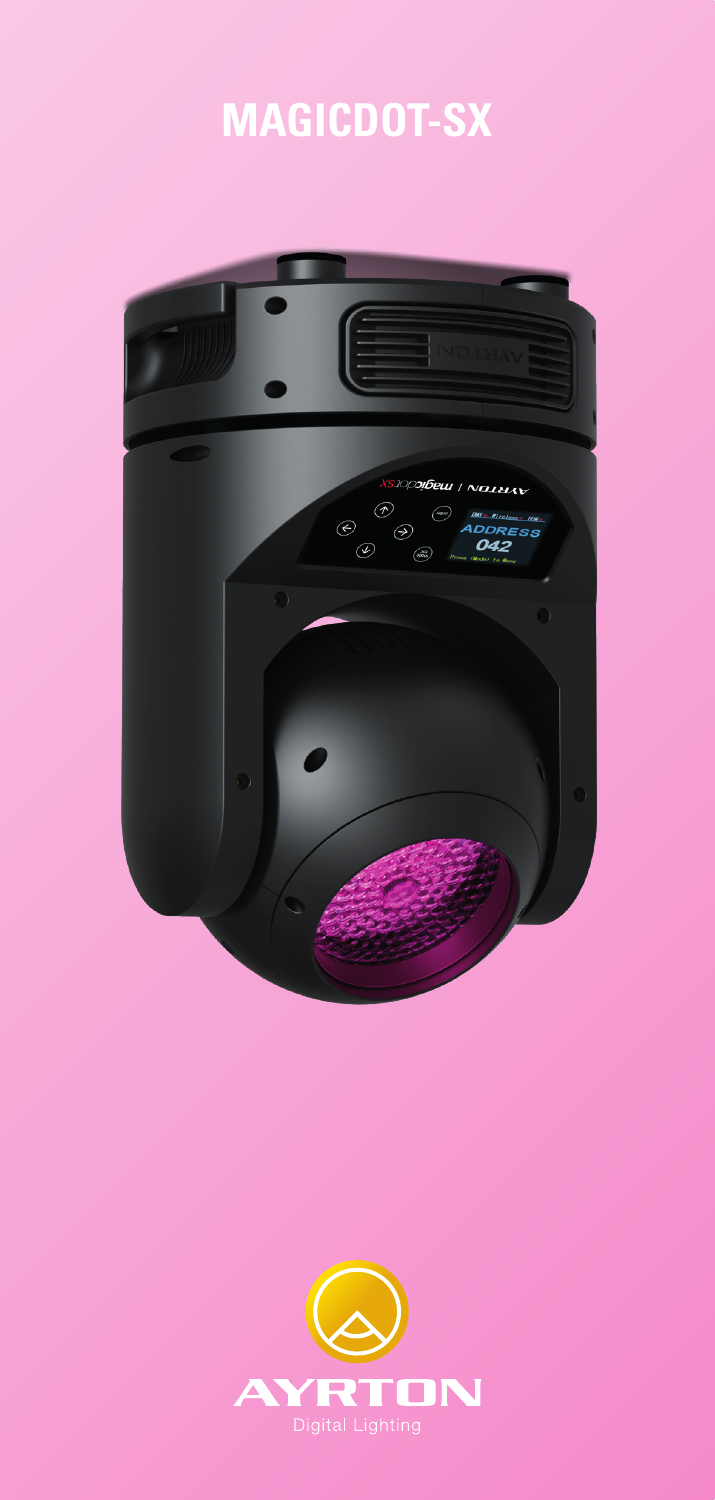

## **MAGICDOT-SX** 015160

### Creative solution

MAGICDOT-SX is an optically evolved, multipurpose, variant of MAGICDOT-R, with the same form factor, dimensions and features, including ultra-rapid beam movement and continuous, unlimited, rotation on pan and tilt. The compact footprint allows multiple MAGICDOT-SX luminaires to be installed with a minimum amount of space between them (patent pending). This new luminaire replaces the 4.5° fixed-focus optics with a revolutionary new 8:1 optical zoom that has a fixed transmitting lens, no visible moving parts and a incredible zoom range of 5° to 40° (patent pending). The short stroke of the zoom system permits MAGICDOT-SX to switch from intense beam mode to sweeping Wash mode virtually instantaneously.

MAGICDOT-SX delivers up to 75% optical efficiency in a tight beam, when the 94 mm diameter collimator is positioned close to the transmitting lens. This ensures great compatibility and graphical interactivity with MAGICDOT-R units. In addition to DMX-RDM control, MAGICDOT-SX can be controlled via wireless CRMX TiMo RDM from LumenRadio™. MAGICDOT-SX is a versatile tool that meets a vast array of needs both in stage and architectural applications.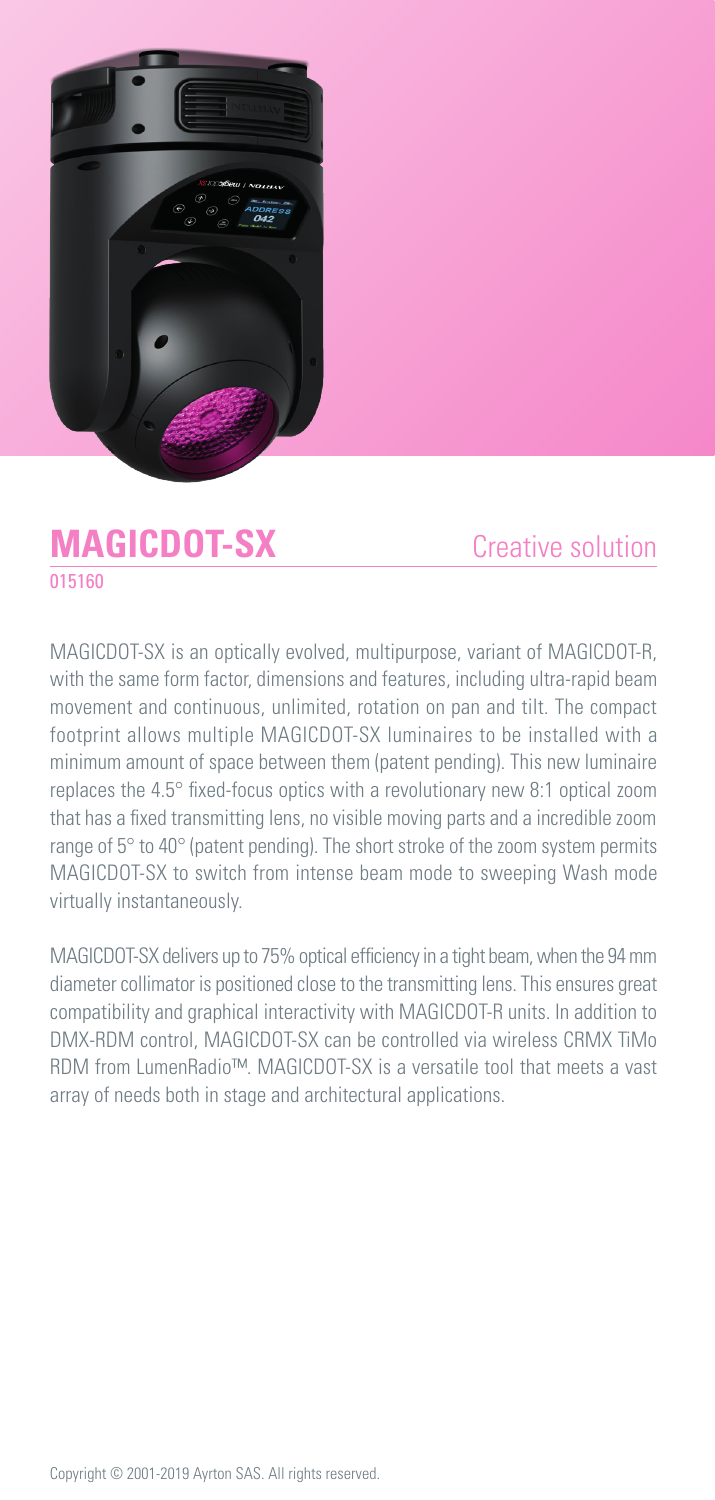#### **OPTICS**

- 2-element 8:1 zoom
- Beam aperture: 5° to 40°
- 75% optic efficiency
- 94 mm PMMA collimator optic

#### **LIGHT SOURCE**

- 2,000 lumens RGBW LED source
- Luminaire output: up to 1,500 lumens
- Luminous intensity: 136,000 cd
- CRI: up to 86
- Rated life (L70): up to 40,000 hours
- Flicker-free source

#### **MOVEMENT**

- •Highly accurate positioning
- Resolution: 8- or 16-bit
- Smooth movement
- Pan and tilt with automatic repositioning
- Range: infinite pan & tilt rotation

#### **COLOURS**

- Sophisticated 4 colours RGBW mixed
- 4.29 billion colours (8 bit resolution)
- Virtual colour wheel
- •Dynamic colour macro effect

#### **DIMMER / STROBE**

- Electronic dimmer from 0 to 100%
- Strobe effect: 1 to 25 flashes per second

#### **HARDWARE FEATURES**

- •Graphic LCD display with flip function
- 6 menu buttons to set the functions
- Integrated LumenRadio™ receiver
- XLR 5 pin connectors
- powerCON TRUE1 connectors

#### **CONTROL**

- •DMX 512 protocol
- •DMX-RDM compatible
- Stand-alone mode, local control panel
- 2 DMX modes (16 to 19 DMX channels)

#### **POWER SUPPLY**

- 100 to 240 Volts 50/60 Hz
- Power: 130 W maximum

#### **COOLING SYSTEM**

- •Advanced cooling system
- Self-adjusting variable speed fans
- Selectable ventilation user modes
- Excess-temperature protection

#### **HOUSING**

- Skeleton in aluminium and steel plates
- •Moulded covers in ABS PC (V0 class)
- Two-side handles
- Four heavy-duty feet
- IP20 protection rating
- Exterior finish: black (Carbon)

#### **INSTALLATION**

- •One Omega ¼ turn brackets
- Two ¼ turn mounting points
- Safety cable attachment point

#### **OPERATING PARAMETERS**

- •Operating positions: all
- •Maximum temperature: 45 °C (113 °F)
- •Minimum temperature: -10 °C (14 °F)
- •Minimum usage distance: 1.0 m (3.28 ft)

#### **COMPLIANCE**

- EMC Directive 2014/30/EU
- LVD Directive 2014/35/EU

#### **SIZE**

- Product: 210 x 318 x 210 mm (l x h x d)
- Foam: 251 x 330 x 251 mm (l x h x d)

#### **WEIGHT**

• Product: 5.7 kg

#### **PRODUCT CODE**

• 015160: MAGICDOT-SX